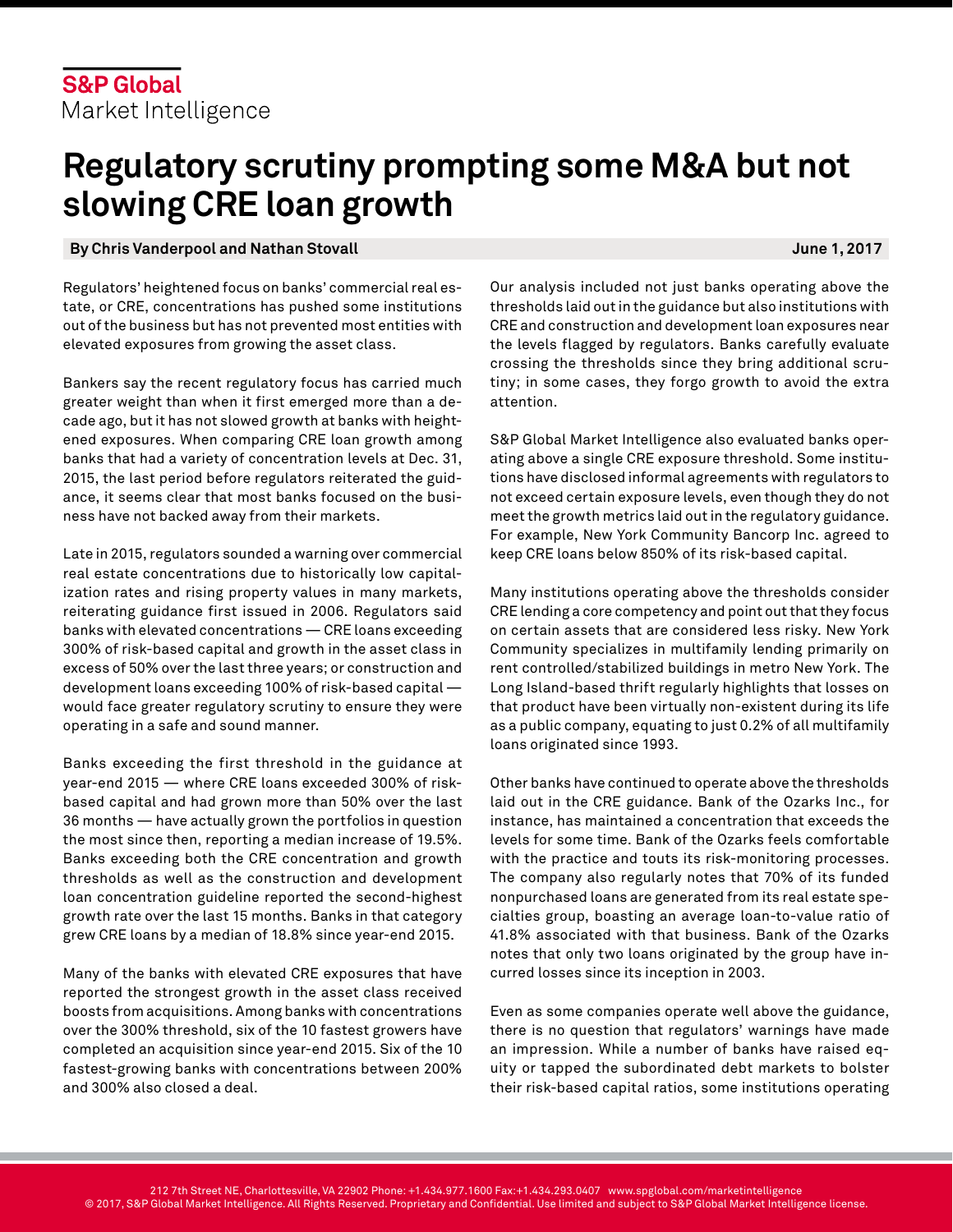## **US bank & thrift median growth in commercial real estate loans since reiteration of concentration guidance (%)**

Growth through March 31, 2017. Comparisons based on banks' CRE concentration levels as of Dec. 31, 2015.

*Elevated concentration defined as CRE >300% of risk-based capital Elevated concentration defined as CRE >300% of risk-based capital* 



**CRE concentration thresholds Elevated CRE concentration and 3-year CRE growth thresholds**

*and 3-year CRE growth >50%*



*First elevated threshold defined as CRE >300% of risk-based* 

*capital and 3-year CRE growth >50%*

#### **Construction & development loan concentration thresholds Elevated concentration thresholds**

*Elevated concentration defined as construction and development loans >100% of risk-based capital*



Based on regulatory filings as of March 31, 2017.

Analysis includes currently operating commercial banks, savings banks and savings and loan associations.

CRE = commercial real estate; regulators define commercial real estate as the sum of: construction and land development loans, multifamily loans, nonowner-occupied nonresidential property loans and commercial real estate loans secured by collateral other than real estate C&D = construction and land development; RBC = risk-based capital

Source: S&P Global Market Intelligence

© 2017. S&P Global Market Intelligence. All rights reserved.

above the CRE guidance have recently sold. At least four publicly traded banks — CU Bancorp, Paragon Commercial Corp., Stonegate Bank and WashingtonFirst Bankshares Inc. — that exceeded the thresholds at year-end 2016 have

agreed to hand over the reins to another institution in the last few months.

After some institutions exited their respective markets, bankers began reporting better pricing on many CRE loans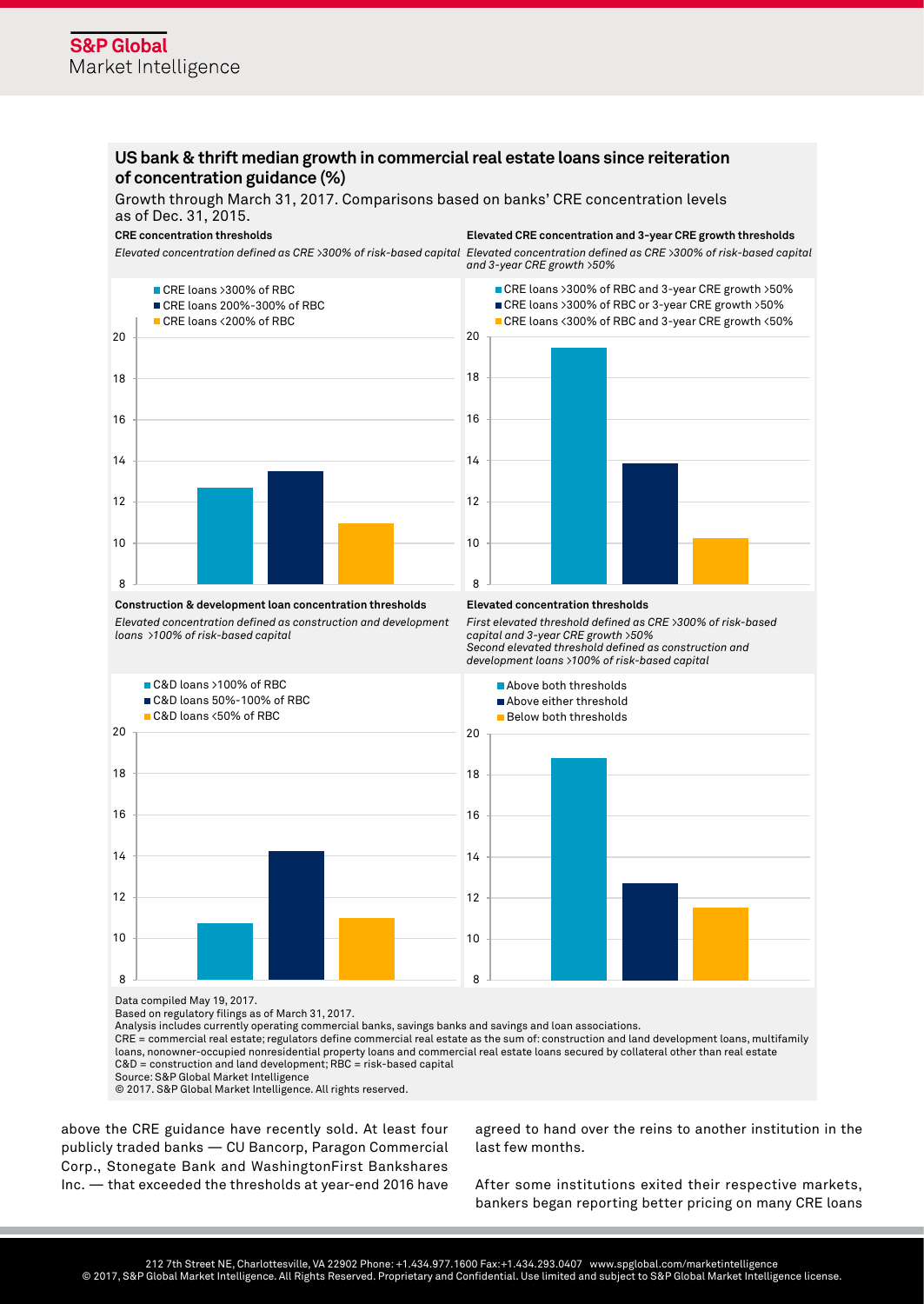# **Top banks and thrifts by CRE growth rates**

Banks above 300% CRE concentration at Dec. 31, 2015

|                                           |                  |                                   | <b>Total CRE</b> |                                    |                      |                                   |
|-------------------------------------------|------------------|-----------------------------------|------------------|------------------------------------|----------------------|-----------------------------------|
|                                           |                  |                                   |                  |                                    | Percentage<br>of RBC |                                   |
| Company (top-level ticker)                | City, state      | Q1'17<br>total<br>assets<br>(\$M) | Q1'17<br>(\$M)   | Change<br>since<br>Q4'15<br>$(\%)$ | Q1'17<br>$(\%)$      | Change<br>since<br>Q4'15<br>(pps) |
| Revere Bank (REVB)^                       | Laurel, MD       | 1,949.4                           | 761.3            | 206.0                              | 402.8                | 100.5                             |
| First Foundation Bank (FFWM)              | Irvine, CA       | 3,683.8                           | 2,043.8          | 133.7                              | 648.3                | 246.0                             |
| Commercial Bank of California (NCAL)^     | Irvine, CA       | 788.4                             | 341.0            | 109.8                              | 370.6                | $-42.3$                           |
| Pioneer Bank SSB (PONB)^                  | Austin, TX       | 1,165.3                           | 300.8            | 90.6                               | 276.2                | $-78.6$                           |
| SmartBank (SMBK)                          | Pigeon Forge, TN | 1,046.7                           | 347.1            | 88.5                               | 286.4                | $-18.7$                           |
| Premier Business Bank (PBCA)^             | Los Angeles, CA  | 529.1                             | 197.2            | 81.7                               | 398.2                | 2.4                               |
| Sunshine Bank (SBCP)^                     | Plant City, FL   | 955.2                             | 254.6            | 76.7                               | 259.6                | $-43.3$                           |
| First Green Bank                          | Orlando, FL      | 577.6                             | 264.7            | 76.5                               | 344.3                | 24.7                              |
| United Bank of Michigan                   | Grand Rapids, MI | 631.1                             | 309.2            | 74.8                               | 492.2                | 186.0                             |
| Bank of Hope (HOPE)^                      | Los Angeles, CA  | 13,459.5                          | 5,707.0          | 71.1                               | 362.0                | 9.1                               |
| Group median                              |                  |                                   |                  | 85.1                               | 366.3                | 5.8                               |
| Banks above 300% CRE concentration median |                  |                                   |                  | 12.7                               | 353.9                | 2.4                               |

# Banks between 200% and 300% CRE concentration at Dec. 31, 2015

|                                                  |                   |                                   | <b>Total CRE</b> |                                    |                 |                                   |
|--------------------------------------------------|-------------------|-----------------------------------|------------------|------------------------------------|-----------------|-----------------------------------|
|                                                  |                   |                                   |                  | Percentage<br>of RBC               |                 |                                   |
| Company (top-level ticker)                       | City, state       | Q1'17<br>total<br>assets<br>(\$M) | Q1'17<br>(\$M)   | Change<br>since<br>Q4'15<br>$(\%)$ | Q1'17<br>$(\%)$ | Change<br>since<br>Q4'15<br>(pps) |
| Centennial Bank and Trust (HTLF)^                | Denver, CO        | 839.5                             | 193.8            | 554.7                              | 228.7           | 22.1                              |
| Security Bank of Kansas City                     | Kansas City, KS   | 3,093.9                           | 955.6            | 266.6                              | 230.6           | $-23.4$                           |
| First United Bank and Trust Co.^                 | Durant, OK        | 5,913.3                           | 2,156.9          | 245.4                              | 373.1           | 156.0                             |
| Malvern Federal Savings Bank (MLVF)              | Paoli, PA         | 960.8                             | 393.9            | 149.7                              | 329.1           | 119.0                             |
| Shore United Bank (SHBI)                         | Easton, MD        | 1,151.3                           | 301.6            | 141.5                              | 206.5           | $-33.9$                           |
| Western States Bank^                             | Laramie, WY       | 480.3                             | 102.1            | 126.1                              | 191.1           | $-89.7$                           |
| Broadway Federal Bank F.S.B. (BYFC)              | Los Angeles, CA   | 451.6                             | 263.7            | 105.5                              | 521.2           | 259.3                             |
| Middlefield Banking Co. (MBCN)^                  | Middlefield, OH   | 1,069.1                           | 328.4            | 104.3                              | 322.9           | 101.2                             |
| OceanFirst Bank (OCFC)^                          | Toms River, NJ    | 5,212.0                           | 1,055.6          | 102.3                              | 225.2           | 13.1                              |
| American Riviera Bank (ARBV)^                    | Santa Barbara, CA | 466.7                             | 158.2            | 99.9                               | 324.6           | 71.4                              |
| Group median                                     |                   |                                   |                  | 133.8                              | 276.8           | 46.7                              |
| Banks between 200%-300% CRE concentration median |                   |                                   |                  | 13.5                               | 246.6           | 7.9                               |

Data compiled May 19, 2017.

Based on regulatory filings as of March 31, 2017.

Analysis includes currently operating commercial banks, savings banks and savings and loan associations.

CRE = commercial real estate; regulators define commercial real estate as the sum of: construction and land

development loans, multifamily loans, nonowner-occupied nonresidential property loans and commercial real estate loans secured by collateral other than real estate

^ Completed at least one company acquisition between Dec. 31, 2015 and March 31, 2017.

Source: S&P Global Market Intelligence

© 2017. S&P Global Market Intelligence. All rights reserved.